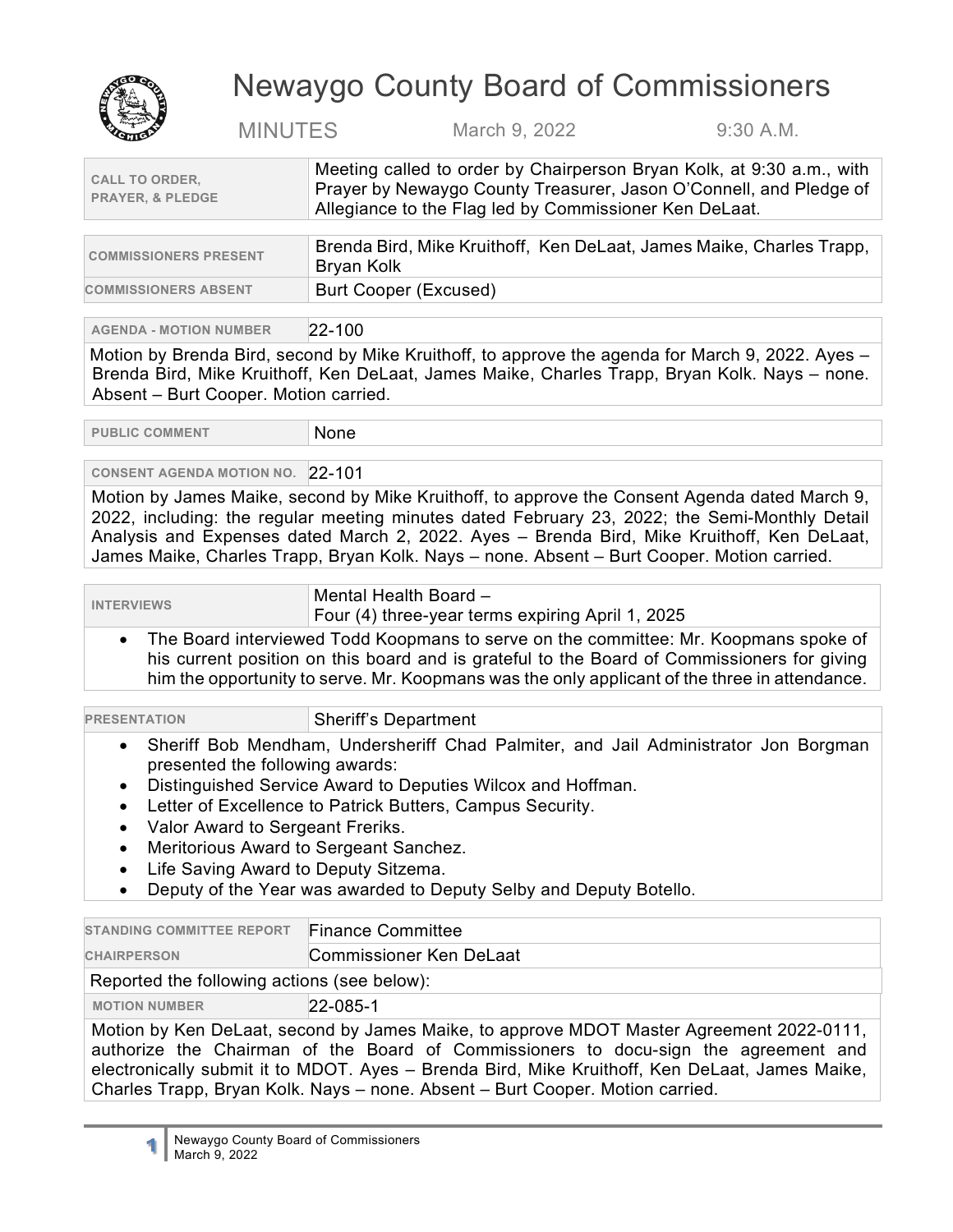**MOTION NUMBER** 22-086-1

Motion by Ken DeLaat, second by Mike Kruithoff, to approve MDOT Signature Resolution #03-002- 22 for Master Agreement 2022-0111, and have it electronically submitted by the Newaygo County Commission on Aging Director. Ayes – Brenda Bird, Mike Kruithoff, Ken DeLaat, James Maike, Charles Trapp, Bryan Kolk. Nays – none. Absent – Burt Cooper. Motion carried.

 **MOTION NUMBER** 22-087-1

Motion by Ken DeLaat, second by Charles Trapp, to approve MDOT Signature Resolution #03-003-22 for Master Agreement 2022-0112, and have it electronically submitted by the Newaygo County COA Director. Ayes – Brenda Bird, Mike Kruithoff, Ken DeLaat, James Maike, Charles Trapp, Bryan Kolk. Nays – none. Absent – Burt Cooper. Motion carried.

 **MOTION NUMBER** 22-088-1

Motion by Ken DeLaat, second by Brenda Bird, to approve the lease agreement between the County of Newaygo and District Health Department #10 from October 1, 2021 through September 30, 2024, and authorize the Board Chairman to sign any and all of the necessary documents. Ayes – Brenda Bird, Mike Kruithoff, Ken DeLaat, James Maike, Charles Trapp, Bryan Kolk. Nays – none. Absent – Burt Cooper. Motion carried.

**MISC. COMMITTEE REPORT | Commissioner Charles Trapp** 

• Recently attended the Board of Public Works meeting. Hazardous Waste Clean-Up Day is May 21<sup>st</sup>. Recycling is moving forward and looking positive.

| <b>MISC. COMMITTEE REPORT</b> | <b>Commissioner James Maike</b> |
|-------------------------------|---------------------------------|
|-------------------------------|---------------------------------|

- DHD#10 Personnel meeting to be held on Friday.
- Was recently appointed Chairman of the Michigan DNR Trails Advisory Committee.
- Great Lakes Energy broadband internet is steadily moving forward in Newaygo County.

| <b>MISC. COMMITTEE REPORT</b>                                         | <b>Commissioner Ken DeLaat</b> |
|-----------------------------------------------------------------------|--------------------------------|
| • Was appointed to a sub-committee of AAAWM to select a new Director. |                                |

| <b>MISC. COMMITTEE REPORT</b> | <b>Commissioner Bryan Kolk</b>                                                                                                                                                                                                              |
|-------------------------------|---------------------------------------------------------------------------------------------------------------------------------------------------------------------------------------------------------------------------------------------|
|                               | Attended the City of Fremont Council meeting. The City is excited to have completed the sale<br>of their Industrial Park property, and have also approved new bleachers for the fairgrounds,<br>with funds from the State and grant monies. |

| <b>ADMINISTRATOR REPORT</b> | Christopher Wren, County Administrator                                                    |
|-----------------------------|-------------------------------------------------------------------------------------------|
| March 16 <sup>th</sup> .    | • A retirement celebration in honor of COA Director Joseph Fox will be held at the COA on |

- Currently have a request for bids posted for the parking lot.
- County is updating the backups to our servers for better cyber security.

| <b>PUBLIC COMMENT</b>                      | Stewart Sanders, Register of Deeds |
|--------------------------------------------|------------------------------------|
| • Introduced new employee, Elly Henderson. |                                    |
|                                            |                                    |
| <b>PUBLIC COMMENT</b>                      | Dale Twing, Drain Commissioner     |